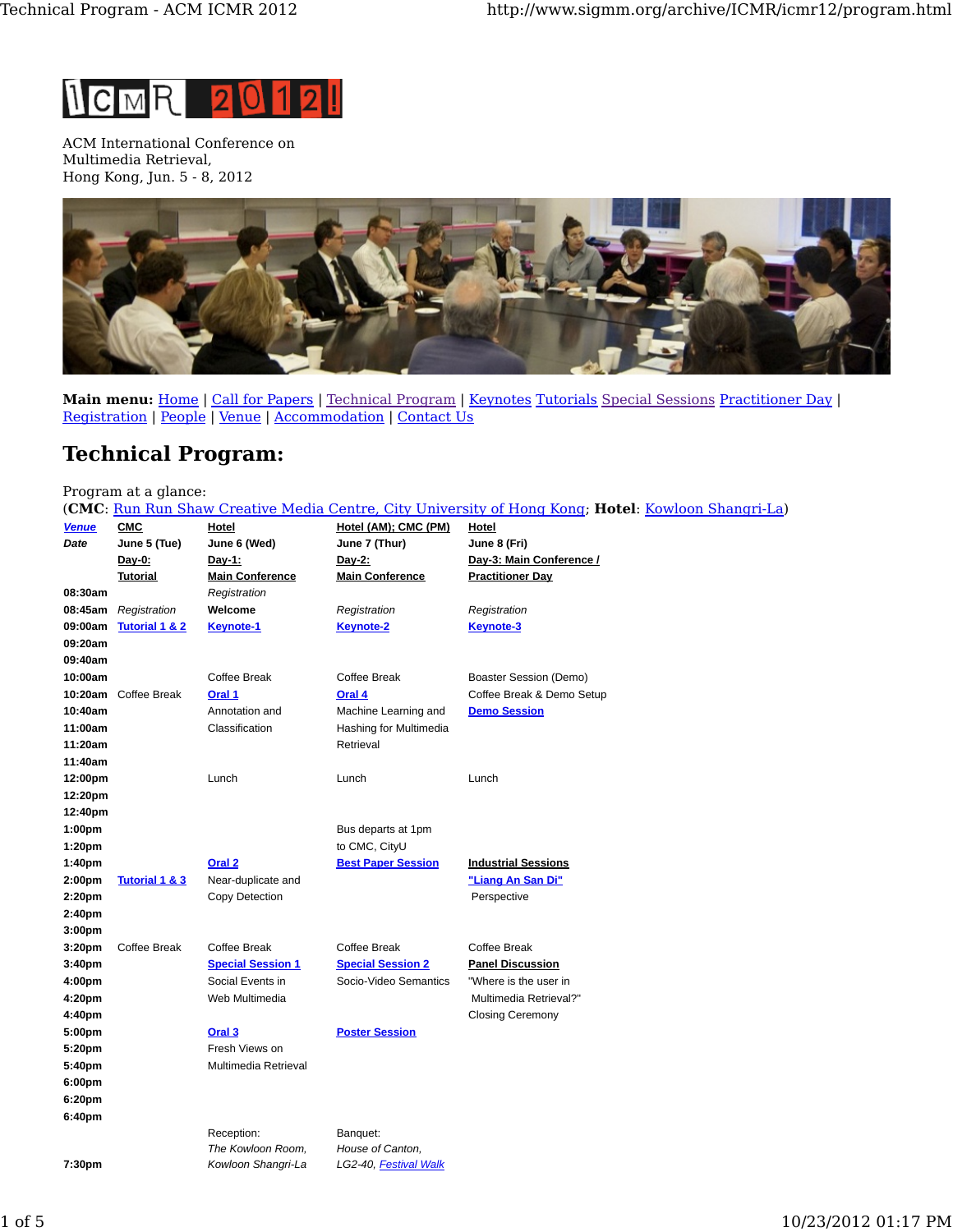|                                                       | Detailed program:                                                                                                                             |  |  |  |  |
|-------------------------------------------------------|-----------------------------------------------------------------------------------------------------------------------------------------------|--|--|--|--|
|                                                       | Keynote-1: Cortically-Coupled Computing for Media Retrieval (Paul                                                                             |  |  |  |  |
|                                                       | Sajda, Columbia University)                                                                                                                   |  |  |  |  |
| Session Chair: Alan Smeaton (Dublin City University)  |                                                                                                                                               |  |  |  |  |
|                                                       | Keynote-2: Aggregating Local Image Descriptors for Large-scale Image                                                                          |  |  |  |  |
| Retrieval and Classification (Cordelia Schmid, INRIA) |                                                                                                                                               |  |  |  |  |
|                                                       | Session Chair: Yong Rui (Microsoft)                                                                                                           |  |  |  |  |
|                                                       | Keynote-3: The Road to Pervasive Multimedia Search and Multimodal<br>Interaction (Hsiao-Wuen Hon, Microsoft Research Asia)                    |  |  |  |  |
|                                                       | Session Chair: Qing Li (City University of Hong Kong)                                                                                         |  |  |  |  |
|                                                       | <b>Best Paper Session</b>                                                                                                                     |  |  |  |  |
|                                                       | Chair: Chong-Wah Ngo (City University of Hong Kong)                                                                                           |  |  |  |  |
|                                                       | High-Confidence Near-Duplicate Image Detection. (best paper                                                                                   |  |  |  |  |
| 32                                                    | candidate)                                                                                                                                    |  |  |  |  |
|                                                       | Wei Dong, Zhe Wang, Kai Li                                                                                                                    |  |  |  |  |
|                                                       | Beyond Audio and Video Retrieval: Towards Multimedia Summarization.                                                                           |  |  |  |  |
| 155                                                   | (best paper candidate)                                                                                                                        |  |  |  |  |
|                                                       | Duo Ding, Florian Metze, Shourabh Rawat, Peter Schulam, Susanne                                                                               |  |  |  |  |
|                                                       | Burger, Ehsan Younessian, Lei Bao, Mike Christel, Alex Hauptmann                                                                              |  |  |  |  |
| 23                                                    | Name that sculpture. (best paper candidate)                                                                                                   |  |  |  |  |
|                                                       | Relja Arandjelovic, Andrew Zisserman                                                                                                          |  |  |  |  |
|                                                       | Fusing Concept Detection and Geo Context for Visual Search. (best                                                                             |  |  |  |  |
| 86                                                    | paper candidate)                                                                                                                              |  |  |  |  |
|                                                       | Xirong Li, Cees Snoek, Marcel Worring, Arnold W.M. Smeulders                                                                                  |  |  |  |  |
|                                                       | <b>Oral 1: Annotation and Classification</b><br>Chair: Benard Merialdo (Eurecom France)                                                       |  |  |  |  |
|                                                       |                                                                                                                                               |  |  |  |  |
| 123                                                   | Multi-Modal Region Selection Approach for Training Object Detectors.<br>Elisavet Chatzilari, Spiros Nikolopoulos, Yiannis Kompatsiaris, Josef |  |  |  |  |
|                                                       | Kittler                                                                                                                                       |  |  |  |  |
|                                                       | Classification based Group Photo Retrieval with Bag of People Features.                                                                       |  |  |  |  |
| 7                                                     | Kazuya Shimizu, Yujiro Nakai, Naoko Nitta, Noboru Babaguchi                                                                                   |  |  |  |  |
|                                                       | SUPER: Towards Real-time Event Recognition in Internet Videos.                                                                                |  |  |  |  |
| 63                                                    | Yu-Gang Jiang                                                                                                                                 |  |  |  |  |
|                                                       | All Vehicles are Cars: Subclass Preferences in Container Concepts.                                                                            |  |  |  |  |
| 168                                                   | Daan Vreeswijk, Koen E.A. van de Sande, Cees Snoek, Arnold W.M.                                                                               |  |  |  |  |
|                                                       | Smeulders                                                                                                                                     |  |  |  |  |
|                                                       | Oral 2: Near-duplicate and Copy Detection                                                                                                     |  |  |  |  |
|                                                       | Chair: Clement Chia (Nanyang Technological University, Singapore)                                                                             |  |  |  |  |
| 75                                                    | Security-Oriented Picture-In-Picture Visual Modifications.                                                                                    |  |  |  |  |
|                                                       | Thanh-Toan Do, Laurent Amsaleg, Ewa Kijak, Teddy Furon                                                                                        |  |  |  |  |
| 80                                                    | Efficient Video Copy Detection via Aligning Video Signature Time Series.                                                                      |  |  |  |  |
|                                                       | Jennifer Ren, Fangzhe Chang, John Zhang, Thomas Wood                                                                                          |  |  |  |  |
| 92                                                    | Bayesian approach for near-duplicate image detection.                                                                                         |  |  |  |  |
|                                                       | Lucas Bueno, Eduardo Valle, Ricardo Torres                                                                                                    |  |  |  |  |
| 91                                                    | Constrained Keypoint Quantization: Towards Better Bag-of-Words Model<br>for Large-scale Multimedia Retrieval.                                 |  |  |  |  |
|                                                       | Yang Cai, Wei Tong, Linjun Yang, Alex Hauptmann                                                                                               |  |  |  |  |
|                                                       | Oral 3: Fresh Views on Multimedia Retrieval                                                                                                   |  |  |  |  |
|                                                       | Chair: Marcel Worring (University of Amsterdam)                                                                                               |  |  |  |  |
|                                                       | Content is Still King: The Effect of Neighbor Voting Schemes on Tag                                                                           |  |  |  |  |
| 38                                                    | Relevance for Social Image Retrieval.                                                                                                         |  |  |  |  |
|                                                       | Ba Quan Truong, Aixin Sun, Sourav Bhowmick                                                                                                    |  |  |  |  |
|                                                       | BECAUSE NOT ALL DISPLAYS ARE LISTS!.                                                                                                          |  |  |  |  |
| 40                                                    | Simone Santini                                                                                                                                |  |  |  |  |
|                                                       | Analysing Facebook Features to Support Event Detection for                                                                                    |  |  |  |  |
| 99                                                    | Photo-Based Facebook Applications.                                                                                                            |  |  |  |  |
|                                                       | Mohamad Rabbath, Philipp Sandhaus, Susanne Boll                                                                                               |  |  |  |  |
| 135                                                   | Watching and Talking: Media Content as Social Nexus.                                                                                          |  |  |  |  |
|                                                       | David Shamma, Lyndon Kennedy, Elizabeth Churchill                                                                                             |  |  |  |  |
|                                                       | Oral 4: Machine Learning and Hashing for Multimedia Retrieval                                                                                 |  |  |  |  |
|                                                       | Chair: Yiannis Kompatsiaris (CERTH-ITI Greece)                                                                                                |  |  |  |  |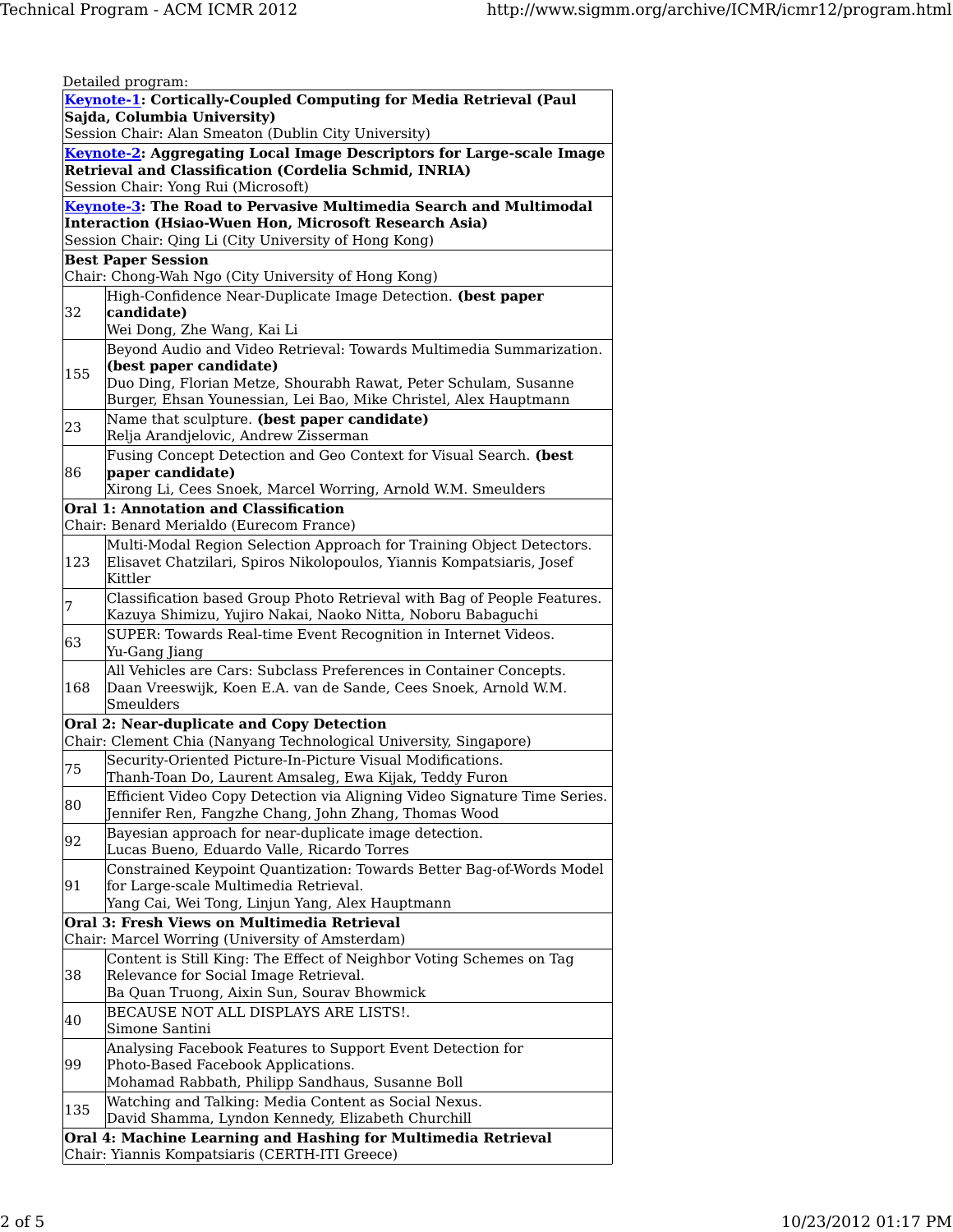| 26                                                 | Ordinal Preserving Projection: A Novel Dimensionality Reduction<br>Method for Image Ranking.<br>Changsheng Li, Yan Liu, Qingshan Liu, jing Liu, Changsheng Xu,<br>Hanging Lu |  |  |  |  |
|----------------------------------------------------|------------------------------------------------------------------------------------------------------------------------------------------------------------------------------|--|--|--|--|
| 133                                                | Compact Hashing for Mixed Image-Keyword Query over Multi-Label<br>Images.<br>Xianglong Liu, Yadong Mu, Bo Lang, Shih-Fu Chang                                                |  |  |  |  |
| 156                                                | Hamming Embedding Similarity-based Image Classification.                                                                                                                     |  |  |  |  |
|                                                    | Mihir Jain, Rachid Benmokhtar, Patrick Gros, Hervé Jegou                                                                                                                     |  |  |  |  |
| 76                                                 | Exploring Two Spaces With One Feature: Kernelized Multidimensional<br>Modeling of Visual Alphabets.<br>Miriam Redi, Bernard Merialdo                                         |  |  |  |  |
| Special Session 1: Social Events in Web Multimedia |                                                                                                                                                                              |  |  |  |  |
|                                                    | Chair: Benoit Huet (Eurecom France)<br>Social Event Detection and Retrieval in Collaborative Photo Collections.                                                              |  |  |  |  |
| 22                                                 | Markus Brenner, Ebroul Izquierdo                                                                                                                                             |  |  |  |  |
| 73                                                 | Event-based Classification of Social Media Streams.<br>Timo Reuter, Philipp Cimiano                                                                                          |  |  |  |  |
| 113                                                | Social Event Detection using Multimodal Clustering and Integrating<br>Supervisory Signals.                                                                                   |  |  |  |  |
|                                                    | Georgios Petkos, Symeon Papadopoulos, Yiannis Kompatsiaris                                                                                                                   |  |  |  |  |
|                                                    | <b>Special Session 2: Socio-Video Semantics</b><br>Chair: Yu-Gang Jiang (Fudan University, China)                                                                            |  |  |  |  |
| 56                                                 | Linking Visual Concept Detection with Viewer Demographics. (best<br>paper candidate)<br>Adrian Ulges, Markus Koch, Damian Borth                                              |  |  |  |  |
| 107                                                | Cross-Modal Categorisation of User-Generated Video Sequences.<br>Sebastian Schmiedeke, Pascal Kelm, Thomas Sikora                                                            |  |  |  |  |
| 147                                                | Making a Scene: Alignment of Complete Sets of Clips based on Pairwise<br>Audio Match.<br>Kai Su, Mor Naaman, Avadhut Gurjar, Mohsin Patel, Dan Ellis                         |  |  |  |  |
|                                                    | <b>Poster Session</b>                                                                                                                                                        |  |  |  |  |
|                                                    | Chairs: Keiji Yanai (University of Electro-Communications), Yan Liu (The Hong<br>Kong Polytechnic University)                                                                |  |  |  |  |
|                                                    | Visual Pattern Discovery for Architecture Image Classification and                                                                                                           |  |  |  |  |
| $\boldsymbol{2}$                                   | Product Image Search.<br>Wei-Ta Chu, Ming-Hung Tsai                                                                                                                          |  |  |  |  |
| 3                                                  | Learning to Summarize Web Image and Text Mutually.                                                                                                                           |  |  |  |  |
|                                                    | Piji Li, Jun Ma, Shuai Gao                                                                                                                                                   |  |  |  |  |
| 8                                                  | An Extensible Personal Photograph Collection for Graded Relevance<br>Assessments and User Simulation.                                                                        |  |  |  |  |
| 10                                                 | David Zellh $\tilde{A}$ ¶fer<br>MUSICAL KEYS AND CHORDS DETECTION USING SEMI-SUPERVISED<br>LEARNING WITH INFINITE GAUSSIAN MIXTURE.                                          |  |  |  |  |
|                                                    | Yun-Sheng Wang, Harry Wechsler<br>Contour Canonical Form: An Efficient Intrinsic Embedding Approach to                                                                       |  |  |  |  |
| 13                                                 | Matching Non-rigid 3D Objects.<br>Xu-Lei Wang, Hongbin Zha                                                                                                                   |  |  |  |  |
| 17                                                 | Semiconducting Bilinear Deep Learning for Incomplete Image<br>Recognition.                                                                                                   |  |  |  |  |
| 19                                                 | Shenghua ZHONG, Yan Liu, Fu-lai Chung, Gangshan Wu<br>Color CENTRIST: A Color Descriptor for Scene Categorization.<br>Wei-Ta Chu, Chih-Hao Chen.                             |  |  |  |  |
| 24                                                 | Video Retrieval by Mimicking Poses.<br>Nataraj Jammalamadaka, Andrew Zisserman, Marcin Eichner, Vittorio<br>Ferrari, Jawahar C.V.                                            |  |  |  |  |
| 30                                                 | Multi-Graph Multi-Instance Learning for Object-Based Image and Video<br>Retrieval.                                                                                           |  |  |  |  |
| 41                                                 | Fei Li, Rujie Liu<br>Efficient Graffiti Image Retrieval.                                                                                                                     |  |  |  |  |
|                                                    | Chunlei Yang, Pak Chung Wong, William Ribarsky, Jianping Fan                                                                                                                 |  |  |  |  |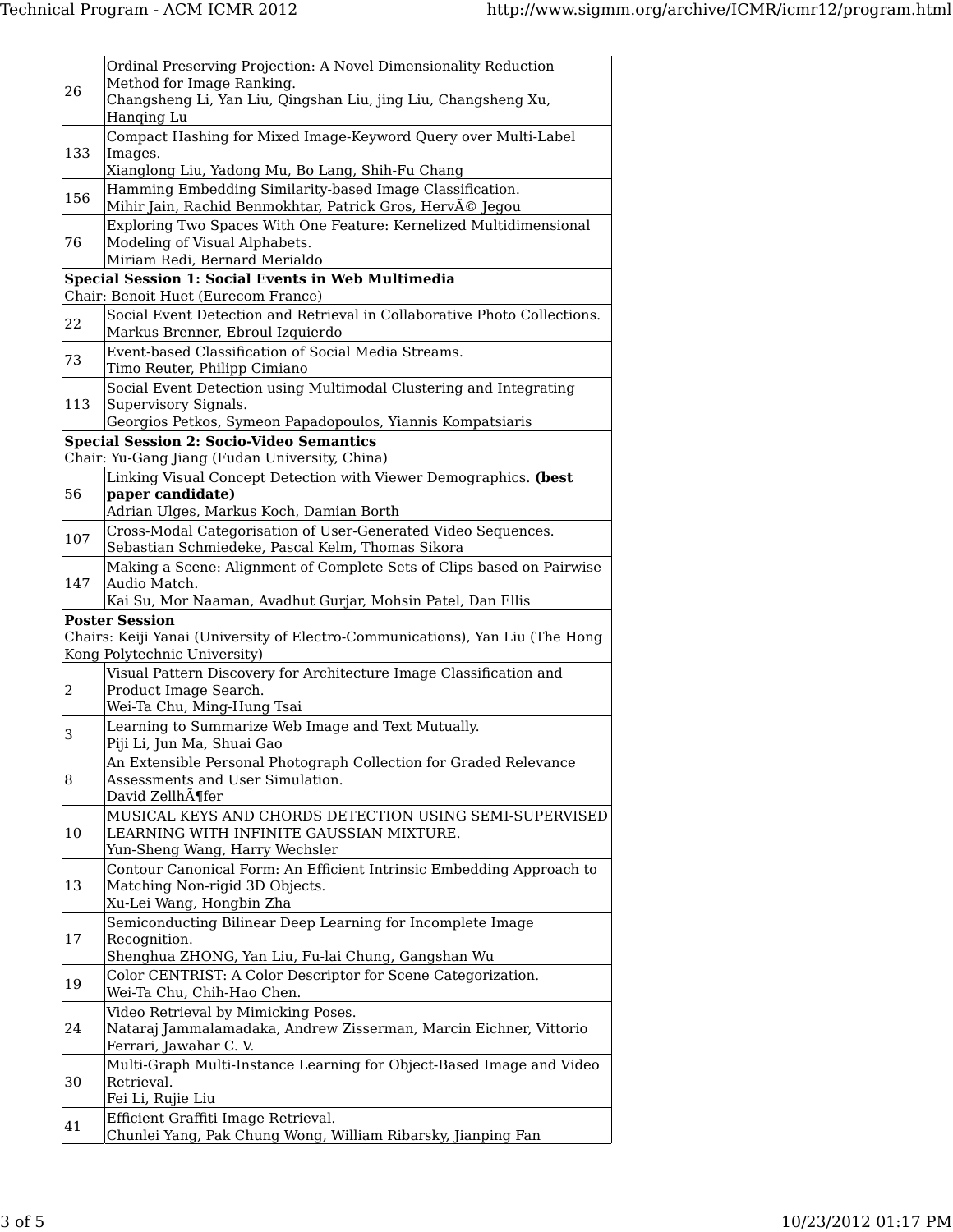| 46  | Joint-Rerank: A Novel Method for Image Search Reranking.<br>Gang Wang, Xin-Shun Xu                                   |
|-----|----------------------------------------------------------------------------------------------------------------------|
|     | Multimodal Feature Generation Framework for Semantic Image                                                           |
| 55  | Classification.                                                                                                      |
|     | Amel ZNAIDIA, Aymen Shabou, Adrian Popescu, Herve Le Borgne,                                                         |
|     | Celine Hudelot                                                                                                       |
| 61  | Joint Audio-Visual Bi-Modal Codewords for Video Event Detection.                                                     |
|     | Guangnan Ye, I-Hong Jhuo, Dong Liu, Yu-Gang Jiang, Shih-Fu Chang                                                     |
|     | ImageTerrier: An extensible platform for scalable high-performance                                                   |
| 64  | image retrieval.<br>Jonathon Hare, Sina Samangooei, David Dupplaw, Paul Lewis                                        |
|     | Indexing Media by Personal Events.                                                                                   |
| 67  | Javier Paniagua, Ivan Tankoyeu, Julian Stöttinger, Fausto Giunchiglia                                                |
|     | Labelset Anchored Subspace Ensemble (LASE) for Multi-label                                                           |
| 68  | Annotation.                                                                                                          |
|     | Tianyi Zhou, Dacheng Tao                                                                                             |
|     | Distributed KNN-Graph approximation via Hashing Mohamed Riadh                                                        |
| 94  | Trad, Alexis Joly, Nozha Boujemaa                                                                                    |
|     | Deriving Discriminative Color Model for a Given Object Class from                                                    |
| 114 | Weakly Labeled Training Data.                                                                                        |
|     | Christian Ries, Rainer Lienhart                                                                                      |
|     | Quantity versus Quality â€" The role of layout complexity in thumbnail                                               |
| 115 | based video retrieval interfaces.                                                                                    |
|     | Wolfgang Hürst, Dimitri Darzentas                                                                                    |
| 132 | Geo-based Automatic Image Annotation.<br>Hatem Mousselly Sergieh, Mario Döller, Elod Egyed-Zsigmond,                 |
|     | gabriele Gianini, Harald Kosch, Jean-Marie Pinon                                                                     |
|     | Boosting Saliency Detection with Robust Temporal Alignment and Local-                                                |
| 136 | Global Spatial Contrast.                                                                                             |
|     | Zhixiang Ren, Liang-Tien Chia, deepu Rajan                                                                           |
| 138 | Discovering Inherent Event Taxonomies from Social Media Collections.                                                 |
|     | Minh Son Dao, Giulia Boato, Francesco De Natale                                                                      |
|     | Advanced shape context for plant species identification using leaf image                                             |
| 139 | retrieval.                                                                                                           |
|     | Sofiene Mouine, Itheri Yahiaoui, Anne Verroust-Blondet                                                               |
| 149 | Classifier-specific Intermediate Representation for Multimedia Tasks.                                                |
|     | Zhigang Ma, Yi Yang, Alex Hauptmann, Nicu Sebe<br>Multimodal Knowledge-based Analysis in Multimedia Event Detection. |
| 152 | Ehsan Younessian, Teruko Mitamura, Alex Hauptmann                                                                    |
|     | Large Vocabulary Quantization for Searching Instances from Videos.                                                   |
| 154 | Cai-Zhi ZHU, Shin'ichi Satoh                                                                                         |
|     | A Visual Approach for Video Geocoding using Bag-of-Scenes.                                                           |
| 157 | Otavio Penatti, Lin Li, Jurandy Almeida, Ricardo Torres                                                              |
|     | A RELIEF-Based Modality Weighting Approach for Multimodal                                                            |
| 160 | Information Retrieval.                                                                                               |
|     | Turgay YILMAZ, Elvan GULEN, Adnan YAZICI, Masaru KITSUREGAWA                                                         |
| 161 | Supervised Dictionary Learning for Music Information Retrieval.                                                      |
|     | Chin-Chia Yeh, Yi-Hsuan Yang                                                                                         |
| 170 | Image Retrieval Using Multimodal Fusion based on Matrix Factorization.                                               |
|     | Juan Caicedo, Fabio GonzÃilez<br><b>Demo Session</b>                                                                 |
|     | Chairs: Yiannis Kompatsiaris (CERTH-ITI Greece), Cees Snoek (University of                                           |
|     | Amsterdam)                                                                                                           |
|     | nepDroid: An Intelligent Mobile Music Player.                                                                        |
| 9   | Sebastian Huber, Markus Schedl, Peter Knees                                                                          |
|     | One Size Does Not Fit All â€" Multimodal Search on Mobile and Desktop                                                |
|     | Devices with the I-SEARCH Search Engine.                                                                             |
|     | Thomas Steiner, Lorenzo Sutton, Sabine Spiller, Marilena Lazzaro,                                                    |
| 21  | Francesco Nucci, Vincenzo Croce, Alberto Massari, Antonio Camurri,                                                   |
|     | Anne Verroust-Blondet, Laurent Joyeux, Jonas Etzold, Paul Grimm,                                                     |
|     | Athanasios Mademlis, Sotiris Malassiotis, Petros Daras, Apostolos<br>Axenopoulos, Dimitrios Tzovaras                 |
|     |                                                                                                                      |